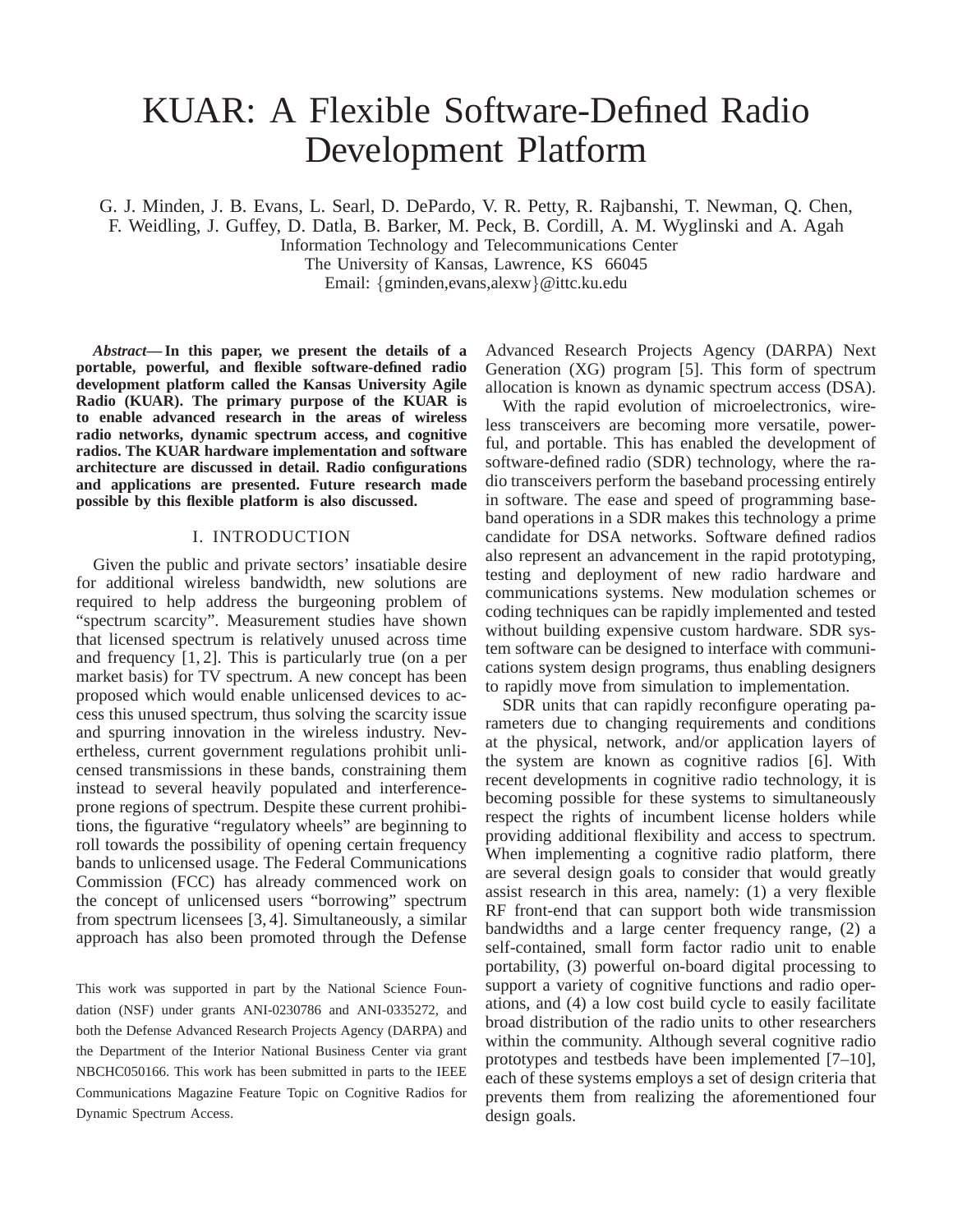In this paper, we present the Kansas University Agile Radio (KUAR) platform, a low cost, flexible RF, small form factor SDR implementation that is both portable and computationally powerful. The KUAR satisfies all four design goals discussed previously, making it an excellent platform to conduct cognitive radio and DSA network research. Section II provides an overview of the platform and its constituent parts. Section III covers the KUAR hardware components and discusses the design flexibility they provide. Section IV addresses the software architecture and tools provided to program the KUAR. A sensible design workflow that integrates design and simulation tools with the KUAR software architecture is discussed in Section V. Issues regarding configuration and adaptation specific to cognitive radio functionality are addressed in Section VI. Section VII enumerates current research projects related to the KUAR platform. Section VIII concludes the paper with a summary and the direction of future research regarding the platform.

#### II. KUAR OVERVIEW

The KUAR is a software-defined radio specifically designed to address the needs of wireless networking and radio frequency (RF) research. It features a modular design consisting of separate power supply, digital processing, and RF sections. The current version of the radio operates in the 5 - 6 GHz band and is capable of implementing numerous modulation algorithms, media access control (MAC) protocols, and adaptation mechanisms. As shown in Fig. 1, the KUAR consists of five major sub-systems on three printed circuit boards: a power supply, a control processor host (CPH), a digital board (DB) with a programmable signal processor, A/D, and D/A converters, an RF transceiver, and active antennas. With the exception of the antennas, the sub-systems are contained within a shielded box approximately 7 inches tall, 3 inches wide, and 6 inches deep, or roughly the size of a good dictionary. The antennas are separated to reduce interference and other antenna configurations are possible. The KUAR RF transmit and receive ports are standard SMA connectors, which allow the use of a variety of commercial and prototype antenna configurations.

A modular design was chosen so that sections of the KUAR platform can interoperate with other, third party prototypes for the purposes of experimentation and testing. For example, the KUAR CPH and DB could be connected to other RF transmitters or receivers in order to allow investigation of other frequency ranges or channel parameters (Fig. 2). Alternatively, the KUAR active antennas and RF transceiver could be used with existing signal processing systems.



Fig. 1. KUAR Radio

## III. KUAR HARDWARE

## *A. Power Board*

The current version of the KUAR power board is designed to run off of a 12V battery and converts that to six independent supply voltages which supply power to the RF, Digital and CPH boards as well as the active antennas. The power board also features current sensors on each supply voltage that allows experimenters to evaluate the power efficiency of various communications systems.

## *B. Digital Board*

The CPH of the KUAR is an embedded PC built on an industry standard ComExpress form factor and contains a 1.4 GHz Pentium M, 1 GB DDR2 SDRAM, and an 8 GB MicroDisk for storage. It connects to the Digital Processing board through a PCI Express connection. The CPH runs Linux and provides USB 2.0, VGA, PCI Express and Gigabit Ethernet (10/100/1000 Mbps) connections. The processing power of the CPH allows for significant signal processing, as well as rapid radio reconfiguration based on performance measurements of the current RF environment or the physical, network and application layers of the communications system. The addition of VGA and USB allow this mobile experimental platform to be used as a standard PC while on the test bench or in the field, decreasing the amount of equipment necessary for testing and experimentation.

The majority of digital communications components and digital signal processing operations in the KUAR are implemented in a Xilinx field-programmable gate array (FPGA) . The current KUAR hardware employs a Xilinx Virtex II Pro P30 FPGA, which possesses 30,816 logic cells, two PowerPC 405 cores, and operates at up to 350 MHz. The FPGA is programmed using command line utilities and software libraries available under Linux on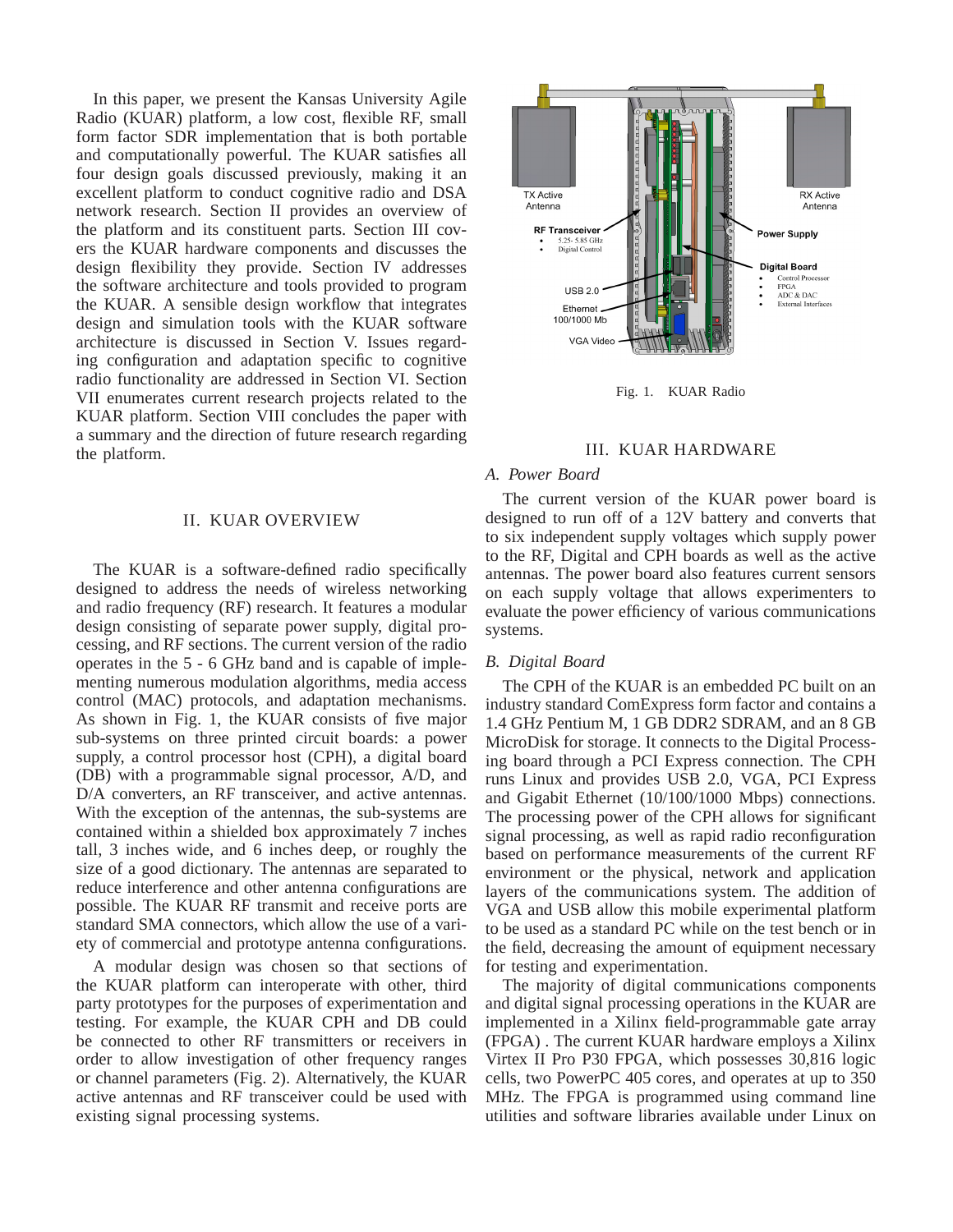

Fig. 2. KUAR System Diagram

the CPH. Programming and configuration commands are sent across the USB 2.0 bus to a Cypress USB peripheral controller. The controller sends the configuration data to the FPGA via a parallel bus connected to the configuration pins of the FPGA. The configuration data rate is at 48 Megabytes per second (MBps) which is near the 50 MBps limit of the FPGA. There are three possible physical interfaces between the CPH and the FPGA. The fastest is a connection over the PCI Express bus, which provides data rates around 250 MBps, but it takes around 7,000 logic slices to implement in the FPGA. To save logic space, a PCI bus connection may also be used. It provides a transfer rate of 130 MBps and only uses 500 logic slices. Finally, data can be transferred to and from the FPGA using the USB peripheral controller. This provides the slowest data rate at 48 MBps, but it requires only 10-20 logic slices. There is also a JTAG header on the Digital Board that connects to the FPGA for programming and debugging in the laboratory.

The current transceiver bandwidth is 30 MHz, although future designs will employ larger bandwidths. Received signals in an in-phase/quadrature modulation scheme are converted to baseband by the RF board and converted from an analog-to-digital representation by a Linear Technology LTC2284 dual analog to digital converter (ADC) at up to 105 megasamples per second (MSPS) with 14 bit resolution per sample. Processed baseband signals are converted from a digital to analog representation by an Analog Devices AD9777 DAC running at 100 MSPS with 16 bit resolution.

The KUAR has significant flexibility in locating signal processing functions in hardware logic, the embedded PowerPC processors or the CPH. This allows extremely parallel and time-sensitive operations to be moved into custom, reconfigurable hardware, and more complex operations to be implemented in software. Giving the system designer the fine-grained ability to determine whether an operation should occur in hardware or software allows for compact, efficient and innovative designs.

The design flexibility afforded by the KUAR can be demonstrated by the following three scenarios (Fig. 3):

*1) Scenario 1 - Full Hardware Communications system:* The communications system (BPSK, QPSK, etc.) is implemented entirely in hardware inside the FPGA. Data is fed from the CPH to the FPGA through the KUAR Memory Interface (discussed further in the Software section). This frees the CPH to perform various cognitive and control tasks. Placing the communications system in hardware allows for timing and performance requirements to be guaranteed and in general achieves a speed-up in comparison to the same system implemented in software.

*2) Scenario 2 - Hybrid Hardware/Software Communications System:* This scenario features a hybrid hardware/software implementation. Here, the two PowerPC cores can be used as general purpose RX and TX processors. These cores can execute software programs in much the same manner as the CPH. The PowerPC cores can also directly connect to any hardware accelerators or custom logic through the PowerPC's OPB and PLB buses which are standard PowerPC peripheral buses provided by Xilinx as pre-designed VHDL modules. This allows the cores to run synchronously with the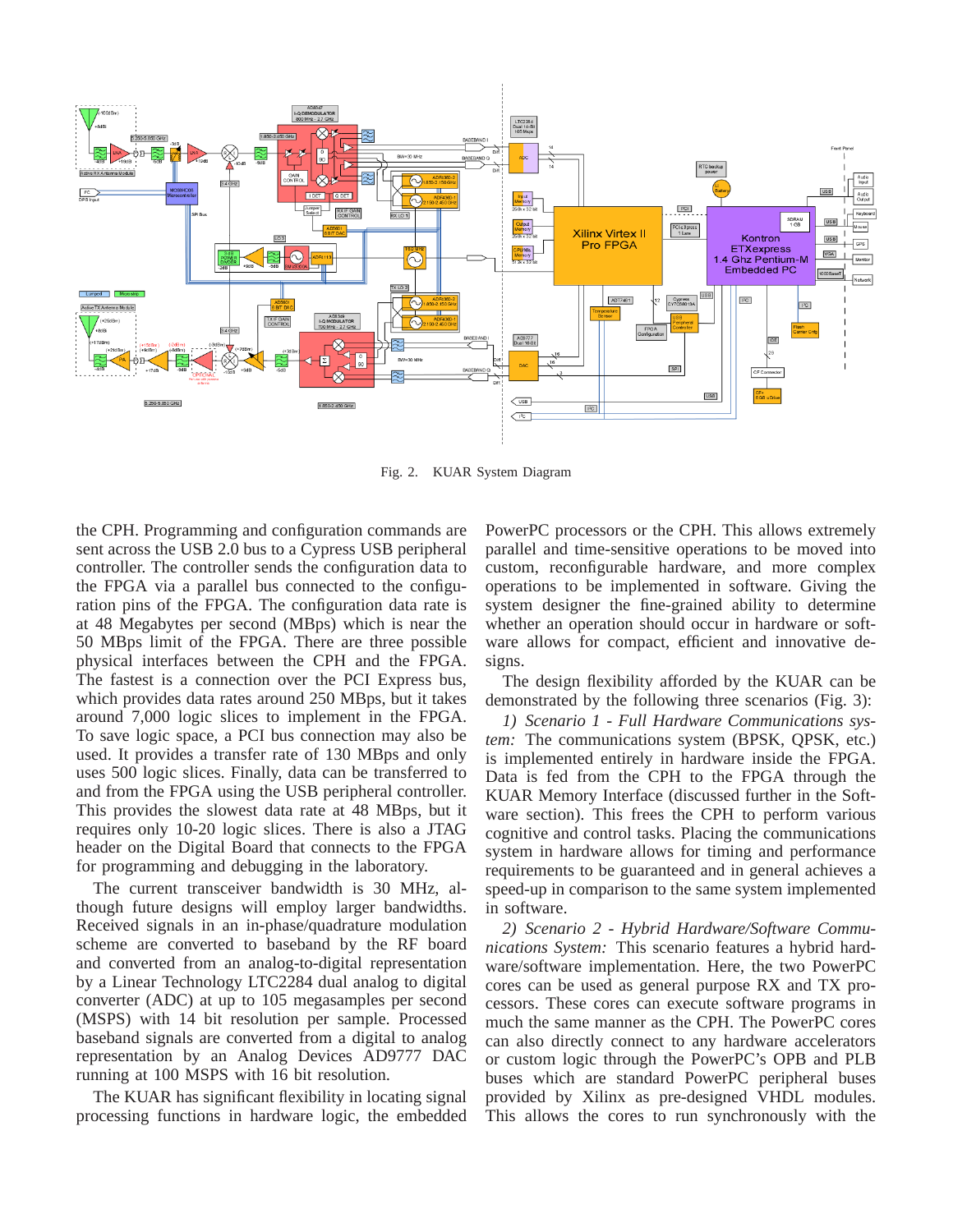

Fig. 3. KUAR Hardware/Software Flexibility

custom hardware, providing low latency data transfer. Designers can thus be extremely creative with regard to where signal processing operations are placed across this software/hardware boundary. Using this architecture the embedded processors may be dedicated to running a real-time operating system specially enhanced to use hardware accelerators, such as the KU Hybrid Threads project [11], which allows hardware accelerators to be controlled via the Posix Threads (pthreads) Application Programming Interface (API). More complex and userinteractive processing may then be moved into the CPH, alleviating the need for the same processor to meet strict real-time deadlines.

*3) Scenario 3 - Full Software Communications System:* In the final scenario, we demonstrate a minimal FPGA implementation. This would be used if a communications system was implemented entirely in software on the CPH. After all the signal processing is performed, the modulated data would then be sent to the FPGA. The KUAR Memory Interface and hardware first-in first-out (FIFO) buffers merely transfer this data to and from the ADC and DAC, where it is sent to the RF front-end. Because a minimal amount of logic slices are used in this design, it is easy to place other helper hardware in the FPGA such as a signal sampler, which can be used to adjust sampling rates, detect the presence of a signal, and perform general handshaking operations between the CPH and the data buffers. This is the implementation that is being used to test the GNU Radio software on the KUAR.

The aforementioned scenarios are just several of the possibilities afforded by the KUAR platform. Developers will be able to implement solutions regardless of whether they are more comfortable writing software or designing reconfigurable hardware.

## *C. RF Board*

The RF module designs (left half of Fig. 2) have been tailored for experimental use. Features of the KUAR RF Board include the ability to set independent transmit and receive frequencies, as well as digitally control the transmit power output and receive gain levels. The RF modules incorporate standard SMA-style RF input and output connectors to allow the use of a variety of antenna types and configurations. Digital control of transmitter output power, receiver front end attenuation, and IF amplifier gain should prove to be useful for fading channel experiments, and also allows researchers to perform experiments in test environments. The RF modules currently in use offer a frequency range of 5.25- 5.85 GHz, and are designed for operation in the 5 GHz Unlicensed National Information Infrastructure (UNII) and Industrial, Scientific and Medical (ISM) bands. An RF design for 2.05-2.70 GHz operation is currently being developed.

The 5 GHz RF module is a hybrid direct conversion design that makes use of a traditional superheterodyne frequency conversion to and from an intermediate frequency (IF) range of 1.85-2.45 GHz, which is directly converted to baseband using a quadrature demodulator, and from baseband using a direct conversion quadrature modulator. The RF modules are currently configured to select 30 MHz sections of the frequency band, in 4 MHz tuning steps.

*1) Programming:* A Freescale 8-bit microcontroller unit (MCU) is used to interface the digital processing section to the programmable components of the 5 GHz RF module. All frequency settings and amplifier gain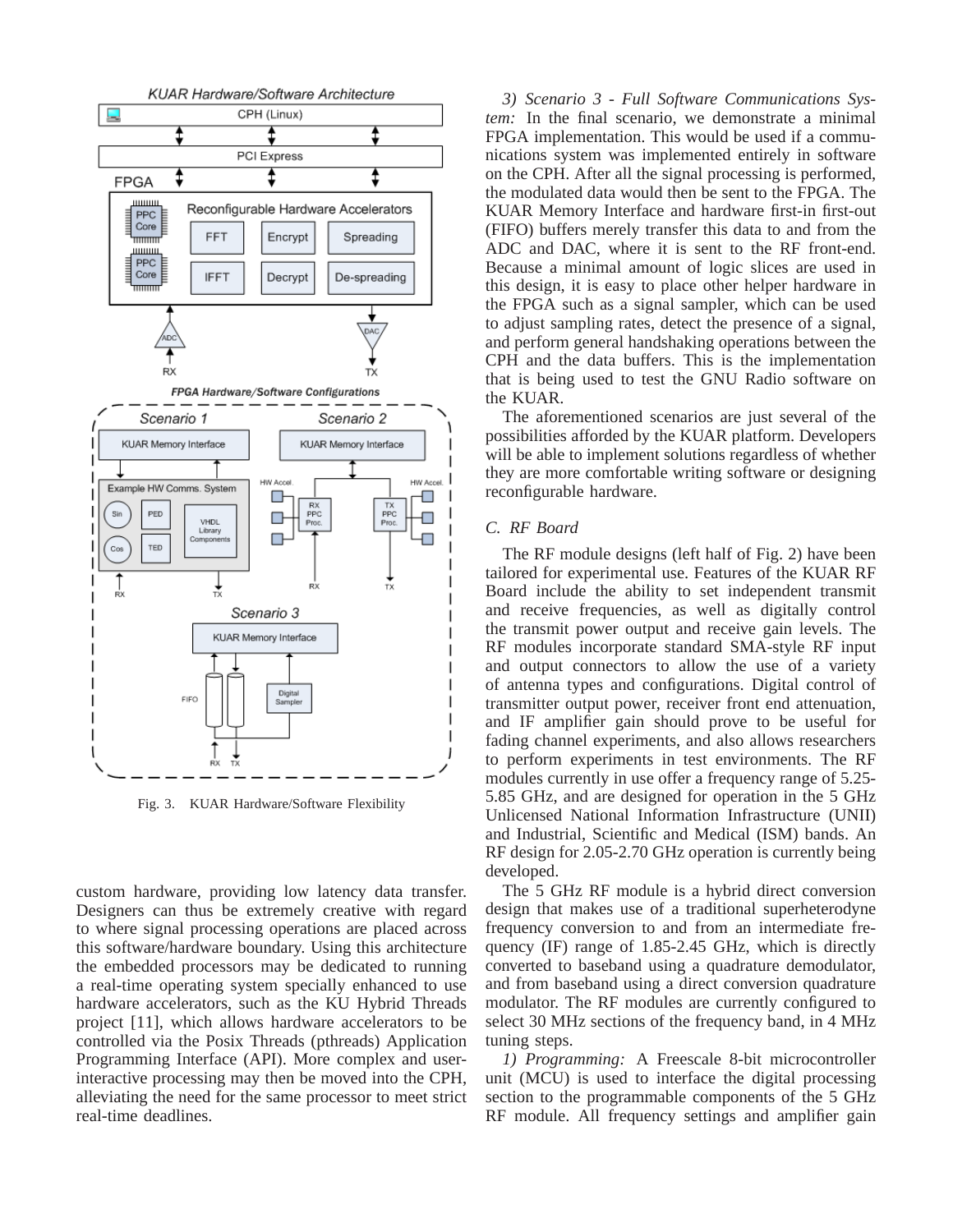controls are programmed using a Serial Peripheral Interface (SPI) bus, while the Rx chain variable attenuator is controlled with 3 V logic levels. The MCU is used to pass control register data and collect device status information, and is connected to the digital processing section using an inter-integrated circuit (I2C) bus.

*2) Local Oscillators:* The design incorporates three local oscillator (LO) sections; an IF receive (Rx) LO (Rx LO1), an IF transmit (Tx) LO (Tx LO2) and a common 3.4 GHZ fixed frequency LO (Rx+Tx LO3) which is supplied to separate receive and transmit frontend mixers. All three LOs share a buffered 16MHz reference frequency generated by a temperature compensated crystal oscillator (TCXO), and distributed using a dual 1:5 CMOS clock fanout buffer. The 16 MHz reference frequency is also provided to the digital processing section of the transceiver. Rx LO1 and Tx LO2 are two-stage differential output designs, with each LO comprised of a pair of integrated synthesizer / voltage controlled oscillator (VCO) devices; an Analog Devices 1.85-2.15 GHz ADF4360-2 is coupled with an Analog Devices 2.05-2.45 GHz ADF4360-1 to provide an effective tuning range of 600 MHz. RX+TX LO3 components consist of an Analog Devices ADF4113 PLL synthesizer device controlling the tuning port of a Z-Comm SMV3300A VCO. The SMV3300A RF output is passed through a 5th order Chebychev interdigital band-pass filter (BPF), centered at 3.4 GHz with a -3dB bandwidth (BW) of 200 MHz, to the input of an Agilent MGA-82563 (+10dB Gain, +17dBm P1dB, 2.4dB NF @ 4.0 GHz) amplifier, which feeds into a Wilkinson 3dB splitter, providing a 3.4 GHz LO to the Rx and Tx chain frequency mixers.

*3) Receiver:* Starting at the input SMA RF connector, the Rx chain consists of a 5th order Chebychev interdigital BPF, centered at 5.5 GHz with a -3dB BW of 600 MHz, followed by a 6-bit programmable GaAs 0-31.5dB Hittite HMC425LP3 variable attenuator, and an Agilent MGA-85676 (+19dB Gain, +4.3dBm P1dB, 1.8dB NF @ 6.0 GHz) Low Noise Amplifier (LNA). The output of the LNA feeds the RF input of a Hittite HMC488MS8G GaAs double balanced mixer, which features an integrated LO amplifier, and mixes the fixed frequency 3.4 GHz input from Rx+Tx LO3, down-converting frequencies from the 5.250-5.850 GHz range to the 1.850-2.450 GHz intermediate frequency (IF) range of the receive section.

Down-converted IF frequencies are passed through a 5th order Chebychev interdigital BPF centered at 2.15 GHz with a -3dB BW of 600 MHz, and are then fed into an Analog Devices AD8347 direct conversion quadrature demodulator. The AD8347 amplifies the IF signal with two stages of variable gain amplification before frequency conversion via two Gilbert-cell mixers, which perform a direct conversion to baseband using the differential 1.850-2.450 GHz output from Rx LO1.

The Rx LO1 inputs to the AD8347 are internally conditioned using a poly-phase filtered phase splitter, then connect to the Gilbert-cell mixer inputs. The baseband outputs of the mixers are followed by separate in-phase (I) and quadrature-phase (Q) channel variable gain amplifiers (VGA). A user may select either automatic gain control (AGC), which employs baseband level detectors integral to the AD8347, or manually control the RX IF VGA gain levels with the output from an Analog Devices 6-bit AD5601 Rx Digital-to-Analog converter (DAC).

The AD8347 internal IF and baseband VGAs provide a cumulative 69.5 dB of gain control. The baseband VGA outputs are brought out of the device to allow filtering before final amplification. Baseband I and Q signals are passed through a pair of 30 MHz -3dB BW low-pass filters (LPF), before being amplified and output as differential I and Q signals to a pair of Analog Devices AD6645 12-bit 80MSPS Analog-to-Digital converters (ADC) in the digital processing section.

*4) Transmitter:* The 5 GHz module Tx chain begins with differential I and Q inputs from an Analog Devices AD9777 16-bit 160 MSPS dual DAC located in the digital processing section, which are low-pass filtered with a pair of 30 MHz -3dB BW differential LPFs, then passed to I and Q inputs of an Analog Devices AD8349 direct conversion quadrature modulator. The quadrature modulator has an automatic gain control unit that can provide amplitude normalization.

The modulator uses the differential 1.850-2.450 GHz output of TX LO2 to up-convert baseband I and Q signals. The differential Tx LO2 input signal is buffered, and then split into I and Q signals using a poly-phase phase splitter. These two LO signals are amplified, then mixed with the corresponding I channel and Q channel baseband input signals in two Gilbert cell mixers. The mixer outputs are then summed together in the AD8349 output amplifier.

The 1.85-2.45 GHz output of the AD8349 is passed through the TX IF BPF; a 5th order Chebychev interdigital design centered at 2.15 GHz with a -3dB BW of 600 MHz. The Tx IF BPF output is then amplified by the programmable Tx IF VGA. The Tx IF VGA consists of a Phillips BGA2031/1 VGA (+23dB Gain, +11dBm P1dB @ 1.9 GHz) combined with an Analog Devices AD5601 6-bit DAC; the DAC output voltage sets the gain level of the BGA2031/1, which has a gain control range of 56dB.

The output of the Tx IF VGA is connected to the IF port of the Tx mixer (Hittite HMC488MS8G), which uses the 3.4 GHz input from Rx+Tx LO3 to up-convert Tx IF frequencies to the 5.25-5.850 GHz range. The RF output of the Tx mixer is amplified by a Mini-Circuits ERA-1SM (+6dB Gain, +12dBm P1dB, 4.3dB NF @ 6.0 GHz) RF amp, then passed through a 5th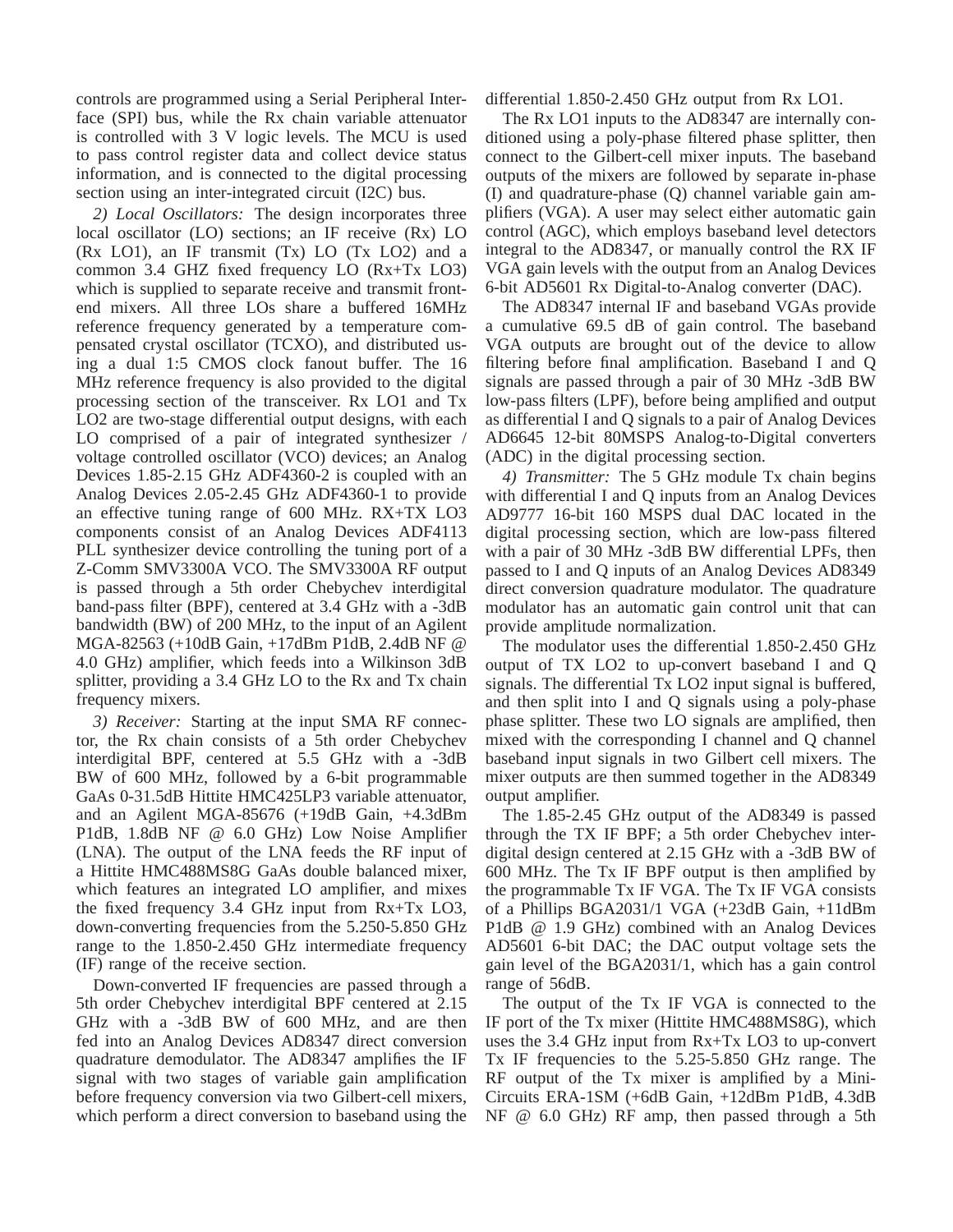order Chebychev interdigital BPF, centered at 5.5 GHz with a -3dB BW of 600 MHz. The band-pass filtered signal is fed into the input of an Agilent MGA-83563 (+17dB G, +15dBm P1dB, +18dBm PSAT@6.0 GHz) amplifier, with the amplifier output connected to the Tx output SMA connector, providing an output of up to 15 dBm (32mW) of RF signal power in the 5.25-5.85 GHz frequency range.

## *D. Antennas*

Three basic configurations of broadband 5 GHz directional planar antennas have been designed and constructed to complement the KUAR system; basic passive, active Rx, and active Tx. The passive antennas are intended for use in indoor or short range outdoor test environments, while the active versions utilize integrated RF amplification and filtering to provide longer range outdoor test performance.

The active and passive antennas share the same basic planar element design, consisting of an air dielectric patch element and feed structure that exhibits a 1.5:1 VSWR BW of 1.5 GHz, centered at 5.5 GHz. The element design provides 8.5dB of directive gain, with respective E and H plane -3dB beam-widths of 80 and 70.

The passive antenna element feed structure is directly connected to an SMA-style RF connector, and is suitable for use on either the KUAR Rx or Tx port, or both, depending upon testing needs. In the case of the active Rx antenna, the feed structure connects to a 5.5 GHz 3rd order Chebychev interdigital BPF with a -3dB BW of 600 MHz. The filtered signal is then passed through an Agilent MGA-86576 LNA to the antenna SMA-style RF output connector.

The active Tx antenna design uses an SMA-style RF connector as an RF input. The input signal is fed into an Agilent MGA-545P8 (+11.5 dB Gain, +21dBm P1dB, +22dBm PSAT) RF power amp, then passed through a 3rd order Chebychev interdigital BPF centered at 5.5 GHz, with a -3dB BW of 600 MHz. The output of the BPF is connected to the antenna element feed.

A KUAR 5 GHz transceiver, equipped with the previously described active Rx and Tx antennas, is capable of recovering signal levels as low as -100dBm, and can transmit an Effective Isotropically-Radiated Power (EIRP) level of up to +25dBm (354mW) .

#### IV. KUAR SOFTWARE

#### *A. Architecture*

Software-defined radio platforms are complex devices from a software point-of-view. The platform must be agile enough to support processing at multiple hardware and software layers. It must also allow researchers of various backgrounds, including communications, networking, system engineering and RF researchers, to perform

#### TABLE I

SDR SOFTWARE ENVIRONMENTS FOR RADIO DEVELOPMENT

| Execution<br><b>EnvironmentTools</b> | Environment Type /                                                                                                                                                                                                                 | <b>KUAR Use</b>                                                                                                                                                                                                                                                    |
|--------------------------------------|------------------------------------------------------------------------------------------------------------------------------------------------------------------------------------------------------------------------------------|--------------------------------------------------------------------------------------------------------------------------------------------------------------------------------------------------------------------------------------------------------------------|
| <b>FPGA</b>                          | Digital logic described<br>in schematics or VHDL. radio control; RF<br>(Xilinx ISE, Xilinx<br>command line tools:<br>VHDL simulators:<br>Signal simulation tools)                                                                  | Signal processing;<br>environment sensing;<br>Design of<br>communications signal<br>processing modules<br>and systems                                                                                                                                              |
| <b>FPGA</b><br>embedded<br>processor | Programs written in C or Signal processing;<br>any language with PPC<br>compiler; custom<br>runtime<br>(Xilinx EDK, GCC or<br>any PPC compatible<br>compiler)                                                                      | radio control; RF<br>environment sensing;<br>Secondary Linux layer                                                                                                                                                                                                 |
| RF<br>and MCU                        | Programs written in C;<br>Transceiver custom runtime<br>(Code Warrior with I2C functions)<br>& SPI Hardware Beans,<br>GCC, any HC08<br>compatible compiler)                                                                        | Control and sensing of<br><b>RF</b> Transceiver                                                                                                                                                                                                                    |
| Control<br>Processor                 | Linux Kernel / realtime<br>code; Operating System; the CP, FPGA, and<br>Linux userland<br>programs; written in C<br>or other common<br>programming language<br>(Any x86 compatible<br>compiler, any software<br>development tools) | Device drivers linking<br>other hardware<br>components; Network<br>protocols; Control<br>programs for loading<br>and managing the<br>FPGA; Radio services;<br>Management<br>programs; User<br>applications; Running<br>experiments; SDR<br>network control scripts |

research and experimentation at their locus of expertise while simultaneously not burdening them with the complex details of other layers of the platform. Software modules need to operate on and within a large number of different execution environments ranging from computer aided design tools to digital logic executing on the FPGA. These environments are listed in Table 1 starting at the signal processing level.

Learning, configuring, managing, and integrating these environments can be a difficult task, especially given the reality that researchers may want to work on either a specific layer or across multiple layers. The KUAR Software Architecture is shown in Fig. 4. The Software Architecture incorporates radio module design and libraries depicted on the left of the figure, management and hardware abstraction in the middleware layer, drivers and signal processing modules on the bottom, and network protocol stacks and user applications on the right.

This architecture provides bootstrapping to researchers who want to perform targeted experiments while also allowing developers the flexibility to implement experimental designs. This will be further discussed in the KUAR Workflow section, but a library of pre-built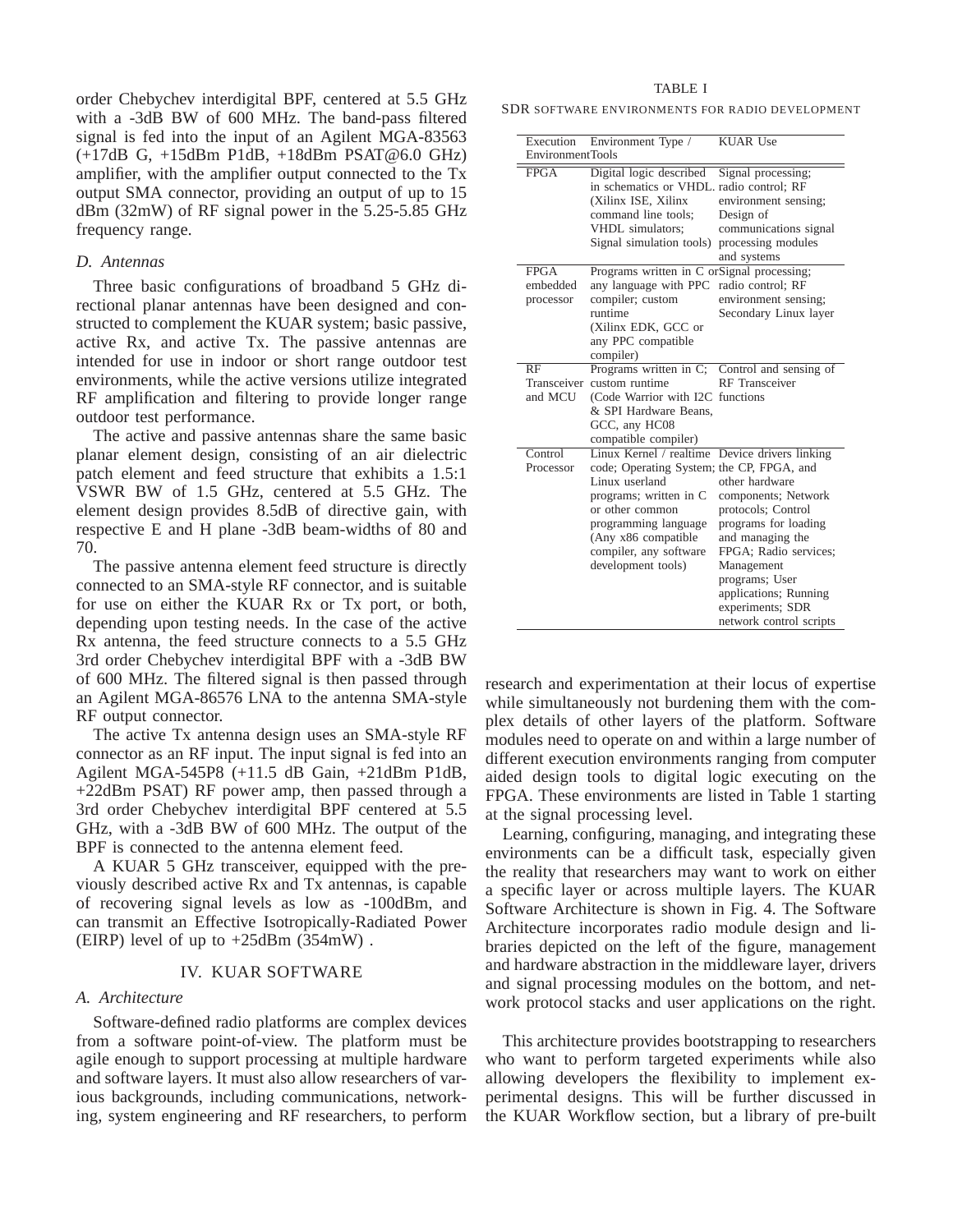

Fig. 4. KUAR Software Architecture

modules (both software programs and reconfigurable hardware) allow various radio configurations to be created (BPSK, QPSK, OFDM, etc.). This modular setup would allow for example, a networking researcher to perform multi-hop routing experiments on top of any number of physical layer designs without requiring an indepth knowledge of RF design. Additionally, a communications engineer could design a new communications system and immediately test it with various cognitive radio programs (OSSIE, other SCA programs).

## *B. Software Architecture, Development and Tools*

In order to simplify the complexity of programming the KUAR, we have developed a KUAR Control Library that is composed of various APIs. These interfaces allow radio and experiment software to be written at a high level with logical commands and syntax. They also shield the developer from extremely specific and nuanced details of implementation<sup>1</sup>. Rather than meticulously setting every register on each RF component (PLL's, DAC's, etc), the API abstracts these actions to simple calls that set the desired RF parameter, such as transmit frequency.

*1) RF Control API:* The RF Control API is part of the KUAR control library. The RF front-end consists of multiple  $SMBUS<sup>2</sup>$  controlled components including phase-locked loops (PLL's), quadrature demodulator chips, analog to digital converters (ADC's), and digital to analog components (DAC's). These devices work in unison to provide independent control of transmit and receive frequencies, transmit power and receive gain.

TABLE II SAMPLE RF CONTROL API FUNCTIONS

|             | Abstract RF Related rfControl API function |  |
|-------------|--------------------------------------------|--|
| Parameters  | (written in C)                             |  |
| Transmit    | KUAR rf status                             |  |
| frequency   | KUAR_rf_Tx_set_frequency(                  |  |
|             | KUAR_rf_settings *                         |  |
|             | settings, KUAR_frequency *                 |  |
|             | frequency)                                 |  |
| Transmit    | KUAR_rf_status                             |  |
| gain        | KUAR_rf_Tx_set_gain(                       |  |
|             | KUAR_rf_settings *                         |  |
|             | settings, gain_cdB                         |  |
|             | qain_mB)                                   |  |
| Transmitter | KUAR_rf_status                             |  |
| on/off      | KUAR_rf_Tx_set_power_on(                   |  |
|             | KUAR_rf_settings *                         |  |
|             | settings, boolean                          |  |
|             | power_on)                                  |  |
| Receive     | KUAR_rf_status                             |  |
| frequency   | KUAR_rf_Rx_set_frequency(                  |  |
|             | KUAR_rf_settings *                         |  |
|             | settings, KUAR_frequency *                 |  |
|             | frequency)                                 |  |
| Receive     | KUAR_rf_status                             |  |
| gain        | KUAR_rf_Rx_set_gain(                       |  |
|             | KUAR_rf_settings<br>$\star$                |  |
|             | settings, gain_cdB                         |  |
|             | qain_mB)                                   |  |

Automatic Gain Control (AGC), useful in many standard communications systems, can be enabled via a hardware jumper and will be controlable via software on future RF boards. The RF Control API abstracts this collection of related components into a structure that consists of five fields as shown in Table 2.

The previous table shows the functions for setting the various parameters of the RF Settings structure. There also exists a matching set of functions for retrieving the values, and a function call to configure the hardware based on the desired settings. Using this architecture, the RF Control API allows the user to create and store these specification parameters ahead of time, and then apply them with a single commit function call. In this manner an application which frequently changes between a set of pre-determined frequency ranges may rapidly hop between different frequencies. Alternatively, a set of RF Settings structures could be statically allocated for a specific operational frequency band such that radio operation is confined to that band. Finally, the RF Control

<sup>&</sup>lt;sup>1</sup>These details are still accessible through the design and usage documentation generated during the design and assembly of the KUAR. Information regarding design choices and low-level programming is available by request or in a password protected Wiki on the KUAR website (https://agileradio.ittc.ku.edu/) that is accessible to third-party KUAR developers.

<sup>&</sup>lt;sup>2</sup>System Management Bus. A communications bus created by Intel in 1995 that allows for various on-board components to exchange commands and data. http://www.smbus.org.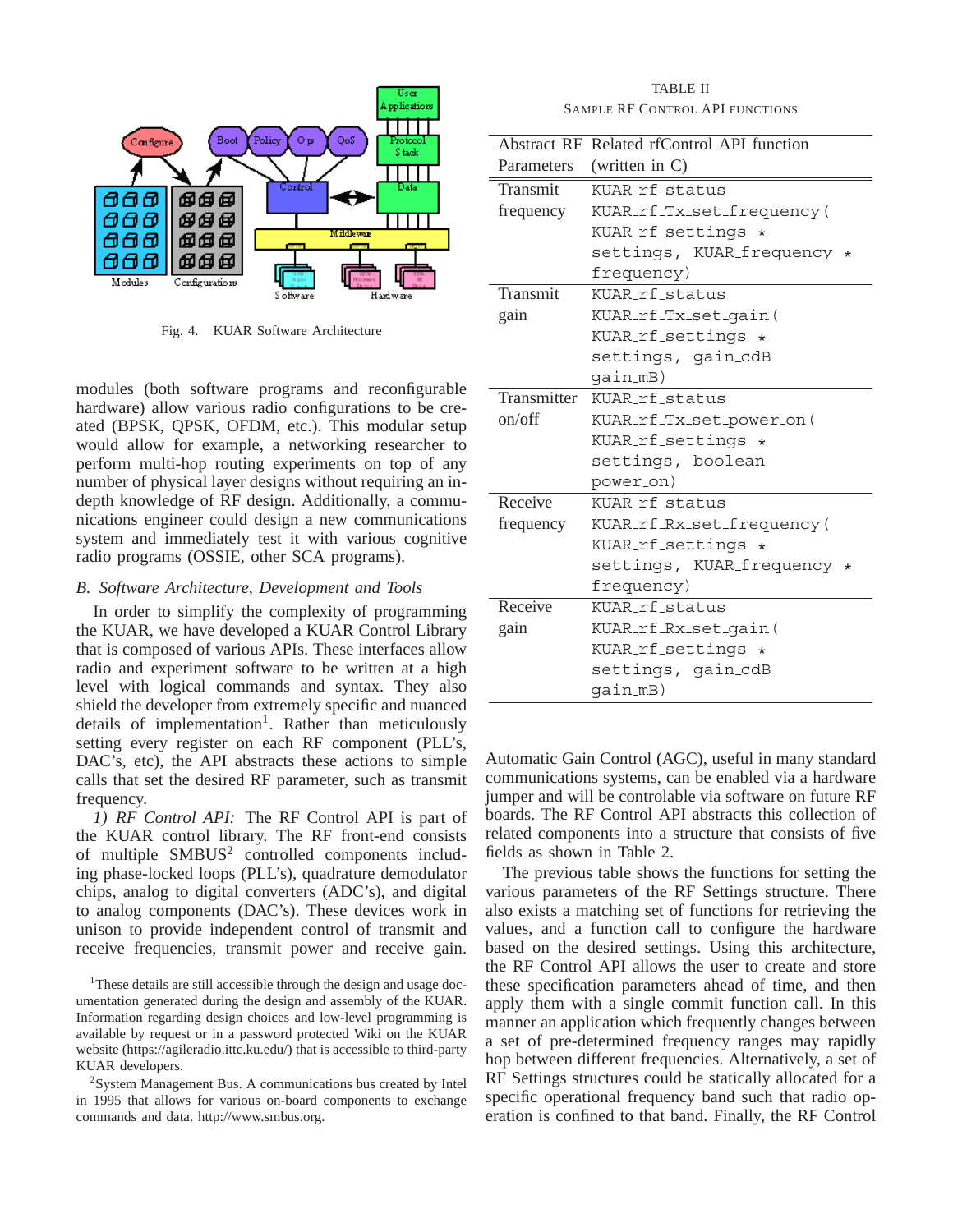API includes a data structure to determine the current capabilities of the given radio (transmit frequency, receive frequency and gain ranges and fidelity), so that code may be written independently of the RF front-end attached to a given radio.

*2) FPGA Control API:* In addition to the RF Control API, there also exists an API for controlling the FPGA. The FPGA may be configured using a function call which takes the path to a Xilinx bit-file<sup>3</sup> and returns a status code. Once the FPGA has been configured, the software programmer may then use another API call to access an array which contains the memory mapped registers and data buses of the configuration loaded on the FPGA. From the point of view of the software programmer, two API calls result in a configured FPGA image and the necessary data streams to communicate with it. From the point of view of the hardware engineer, there are several pre-built modules that allow registers, FIFO's, and addressable memory elements to be connected to the radio memory bus. One of the integral problems of hardware/software co-design is creating interfaces to allow for data to be easily and accurately transferred from the software layer to the hardware layer. Data flow and access in these implemented interfaces is accomplished in hardware by the KUAR Memory Interface and in software by the FPGA Control API.

*3) KUAR Memory Interface:* The KUAR Memory Interface is a set of VHDL modules that provides Control Processor Host bus abstraction, and a set of predefined memory elements, including registers, FIFO's, and RAM's that may be accessed by both the CPH and the hardware module. This interface has already allowed the CPH-FPGA connection to be migrated from a direct connection to the memory bus (KUAR hardware version 2.1) to a PCI Express bus connection (KUAR hardware version 3.0). The KUAR Memory Interface provides a constant data and control interface to the hardware programmer regardless of the KUAR version.

Data Registers can be written in VHDL and synthesized to the FPGA, where they are accessible in much that same way that a programmer would store values in the register of a CPU. These FPGA registers are then memory mapped in the Linux operating system, allowing the programmer to simply write data to a specific memory location and know that the given data will be transferred into the hardware logic. The memorymapped data elements are exposed through the FPGA Control API so that developers do not need an in-depth knowledge of the Linux memory system or hardwarespecific constructs. This API allows for hardware to be accessed using standard bus techniques. The state of the hardware can be controlled and monitored through

software by reading and writing to and from control registers. Hardware FIFO's and memory elements appear to the software programmer as buffers for sinks and sources. Overall, this system allows hardware programmers to easily connect existing components to the KUAR Memory Interface or easily write new components without extensive knowledge of the implemented CPH-FPGA bus.

*4) Additional Features API:* The main purpose of the KUAR Control Library is to provide a simple interface to the RF front-end and the reconfigurable hardware. However, several additional features are included. These include simple logging routines, error handling codes specific to the agile radio, unit-based data-types (i.e. Hz, dB, sec), and radio status controls for thermal and power systems.

*5) Software tools using the KUAR Control Library:* All the current features of the KUAR Control Library are exposed via command line utilities. These include:

- *•* rfControl Controls the RF front-end.
- *•* fpgaCnfg Writes Xilinx bit-file to configure FPGA.
- *•* fpgaRW Read and write data both to and from hardware/logic in the FPGA. The program can be used to automate large data transfers and collection for experimentation. Complex experiments can be easily scripted using fpgaCnfg and fpgaRW.
- *•* thermal Determine the temperatures of vital components.
- *•* power Monitors current sensors on Power Board to measure radio power usage for experimentation purposes or to report such statistics to cognitive control software on CPH. Allows for control of power consumption by various devices.

There is also a graphical user interface (GUI) called the KUAR Control Panel, which allows for these API's to be controlled remotely or locally. The main program window displays the status of available radios on a given network and allows the user to control one or more KUARs.

Once connected, each radio gets its own window which contains tabs for generic control parameters on the left, and data specific to the current FPGA image on the right. Fig. 5 shows the layout of the main window and the generic RF Control data. Fig. 6 shows the spectrum analyzer configuration, which uses the FPGA Control API to connect to the data stream of an FFT implemented in the FPGA. The implementation shown is a 16,383 point FFT with a real-time refresh rate of about a quarter of a second, with the main bottleneck being transmitting the data back to the control computer over the network. Several other plotters are also implemented for analyzing eye-diagrams, symbol constellations, and real-time error graphs. Each of these plotters may be configured to work with an arbitrary FPGA image through an XML

<sup>&</sup>lt;sup>3</sup>For Xilinx FPGAs, the binary-configuration file used has the file extension of bit, and is referred to as a bit-file.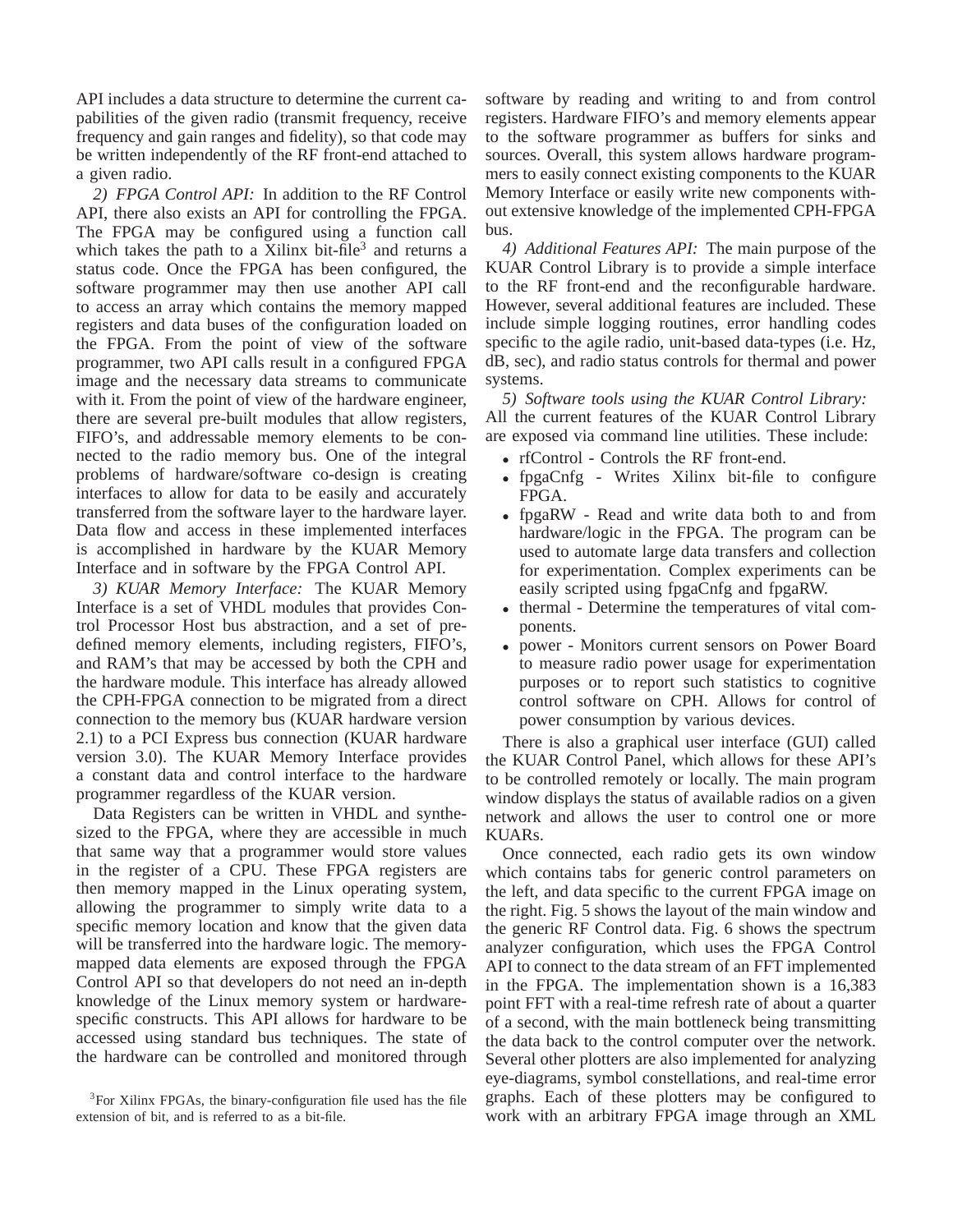

Fig. 5. KUAR Control Panel Radio Controls



Fig. 6. Spectrum Analyzer Window with Data from a KUAR running the Spectrum Analyzer FPGA Image

file which defines the locations of data sources, control registers and status registers.

*6) Distributed Radio Control / Management:* "Radio Net" scripts have been developed that automate the process of setting up and executing multi-radio experiments. These scripts execute commands over Secure Shell (SSH) connections with each radio in the network that is participating in the current demonstration or experiment. On each radio, the FPGA is configured with the relevant communications system or other image. Any corresponding cognitive or control software on the Linux layer is also configured and started. For example, an experimenter could test a jamming/interference resistant design by configuring two radios to use the communications system under test, while a third radio could be configured to act as an interferer. A fourth radio might be configured to act as a spectrum analyzer so that RF activity can be observed and recorded for analysis. Radio Net scripts can be executed from either a command line prompt or the KUAR Control Panel on the experiment control computer<sup>4</sup>.

*7) Operating System:* The CPH runs a Linux 2.6 kernel and can support a full Linux distribution such as Fedora Core or Ubuntu. FPGA firmware registers are addressable as PCI Express registers and exposed through the FPGA Control API discussed previously.

*8) KUAR VHDL Component Library / Communications System Library:* We readily acknowledge that not every experimenter wants to implement an entire communications system on the KUAR. While it is possible to develop virtually any type of communications systems on the KUAR platform, we are developing a library of common components and systems that can be used for various experiments. Currently, we have implemented full, synthesizable VHDL designs for BPSK with phase and timing recovery, QPSK, M-QAM, and a simple multi-carrier system. By the time this paper is published we will also have a WiMax 802.16 physical layer reference design featuring a 256 subcarrier OFDM system. In addition to full communications systems, we have created a library of re-usable VHDL components which includes a signal sampler, energy detector, direct digital synthesizer (DDS), phase and timing error detectors, as well as data and system abstraction components such as CPH Processor and Bus abstraction blocks, Control and Status registers, and agile modulation blocks.

## V. KUAR DESIGN WORKFLOW

The KUAR is designed to be used with industry standard design tools. As such, we have implemented an example workflow that we feel mimics design processes used in industry while providing certain levels of abstraction to various teams of designers. For example, engineers working on communications system design often use tools such as Matlab and Simulink. Once a design is complete, it can be implemented using components from the KUAR VHDL Component library if the designer is not familiar with reconfigurable hardware development using hardware description languages (HDLs) such as VHDL or Verilog. If the designer wishes to implement a custom VHDL design or the design team has access to HDL programmers, standard tools like Xilinx ISE can be used to design, simulate and implement hardware designs. If the designers wish to implement a higher level design, they can also use entire pre-built radio systems like the BPSK and QPSK systems discussed above.

After these designs have been flashed into the FPGA, other components allow for the design to be easily tested. One KUAR could be used to transmit a modulated signal to another KUAR which is testing an experimental receiver design. The signal sampler component could be implemented to detect the beginning of the transmitted packet and start writing data to a FIFO receive buffer in the FPGA. The KUAR Memory Interface handles the memory mapping of buffers and other control/status elements in Linux. This allows control and testing programs to easily read and write data to and from the FPGA. The fpgaRW control program is designed to accept input data and create output data formatted in raw text, Matlab, or Simulink format. Output from the FPGA can thus be easily fed back into Matlab/Simulink using a

<sup>&</sup>lt;sup>4</sup>The experiment control computer may be any computer with an SSH client and a network connection to the controlled radios. Therefore, any KUAR may be used as an experiment control computer.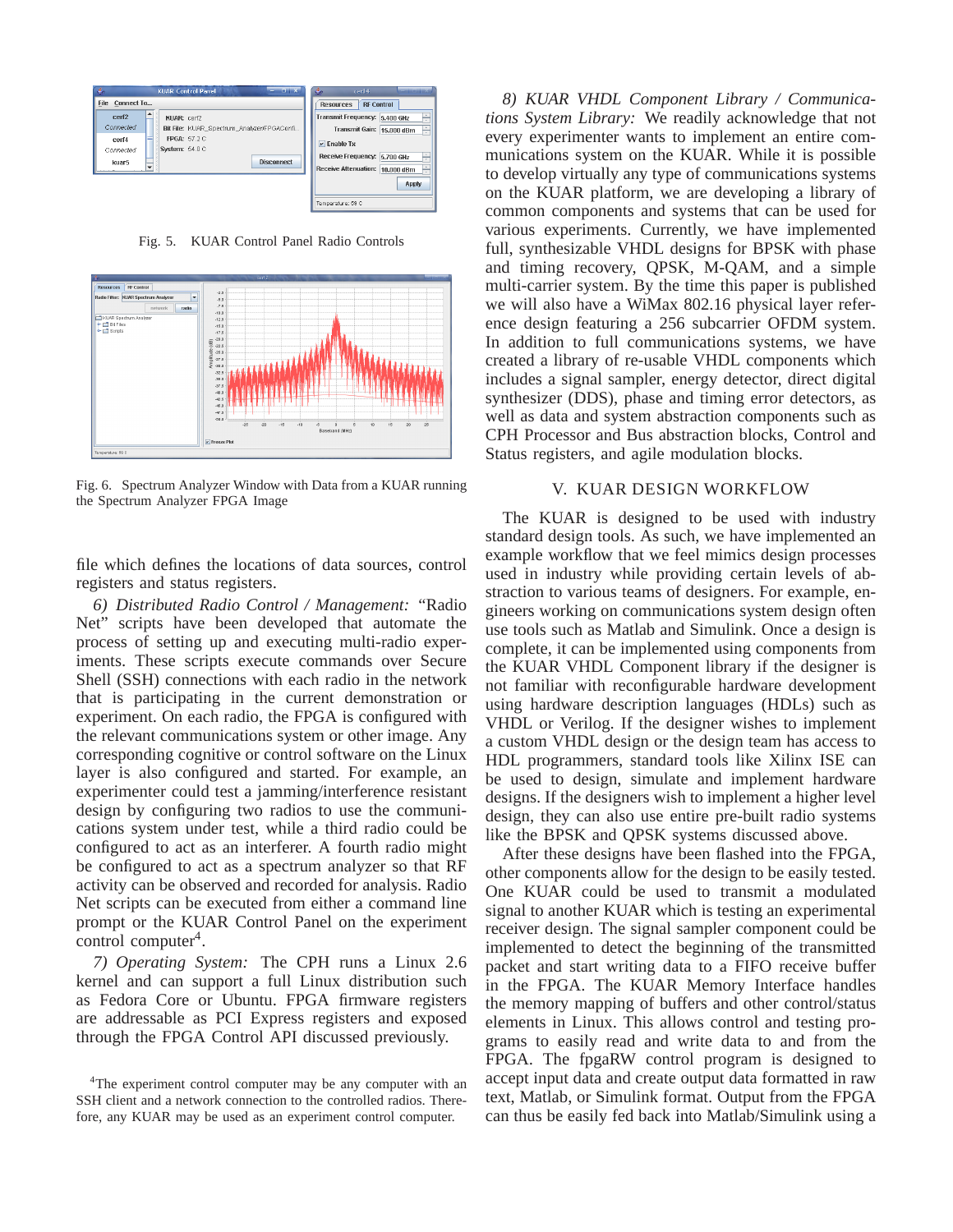

Fig. 7. KUAR Design Workflow

series of test bench scripts. This allows the output of the implemented system to be easily compared to the output of the simulated system. This setup also allows for the designer to easily generate eye diagrams, BER curves and other diagnostic plots that provide information about the performance of the communications system under test.

By providing an abstraction layer that allows programs running in Linux to easily read and write data to and from the FPGA, another set of programmers and designers can work on network and application layer designs without having to have in-depth knowledge of lower level aspects of the communications system. This will allow cognition, adaptation and control software to be implemented and tested on a variety of communications systems.

While it is desirable to have an understanding of all layers of communications systems design and implementation, this is not always possible depending on the composition of the design team. We feel that the KUAR platform will enable research on various levels of the network stack that may have previously been impossible to perform because of the complexity involved in developing a system that provides the necessary underpinnings to support experiments at a specific, desired layer.

## VI. KUAR CONFIGURATION & ADAPTATION

The process of setting up the appropriate communication modules and transmission parameter settings for the KUAR is separated into two stages. First, the configuration stage determines higher level communication settings that will be used by the radio. These settings are passed to the adaptation stage which uses this information to determine which lower level transmission parameters are available to modify and what the range of values is for each parameter.

## *A. Configuration*

One of the major end goals of any software defined radio is high modularity of radio component functions. Ideally, software defined radio functions/techniques are swapped out as dictated by various environmental or user situations. However, there has been little discussion on what the initial configuration of the system should be upon startup and who or what determines this initial configuration.

In order to address these issues, our configuration phase is designed to allow users a means of setting constraints regarding expected radio performance. We have termed these constraints Mission-Oriented Communications (MOC) properties. Each MOC property is a formal description of a desired radio quality, attribute, or situation. For example, we define a MOC property for specifying the shape of a spread signal in terms of avoiding detection and interference from that detection. We formally define eight properties:

- 1) Low Probability of Detection / Interference
- 2) Avoidance / Rejection of Non-Intentional Interference
- 3) Multipath Mitigation
- 4) Information Assurance / Robustness
- 5) Jamming Resistance
- 6) Communication Range
- 7) Communication Capacity
- 8) Bandwidth Efficiency

Each of these properties will be discussed in detail in a future paper. These properties allow us to perform reasoning within a rule based system, analyzing user input about expected radio performance and various implementation techniques.

A set of these constraints, defined by a user, are given to a rule based engine which analyzes the constraints against a pre-defined set of radio component implementation techniques, various modulation techniques,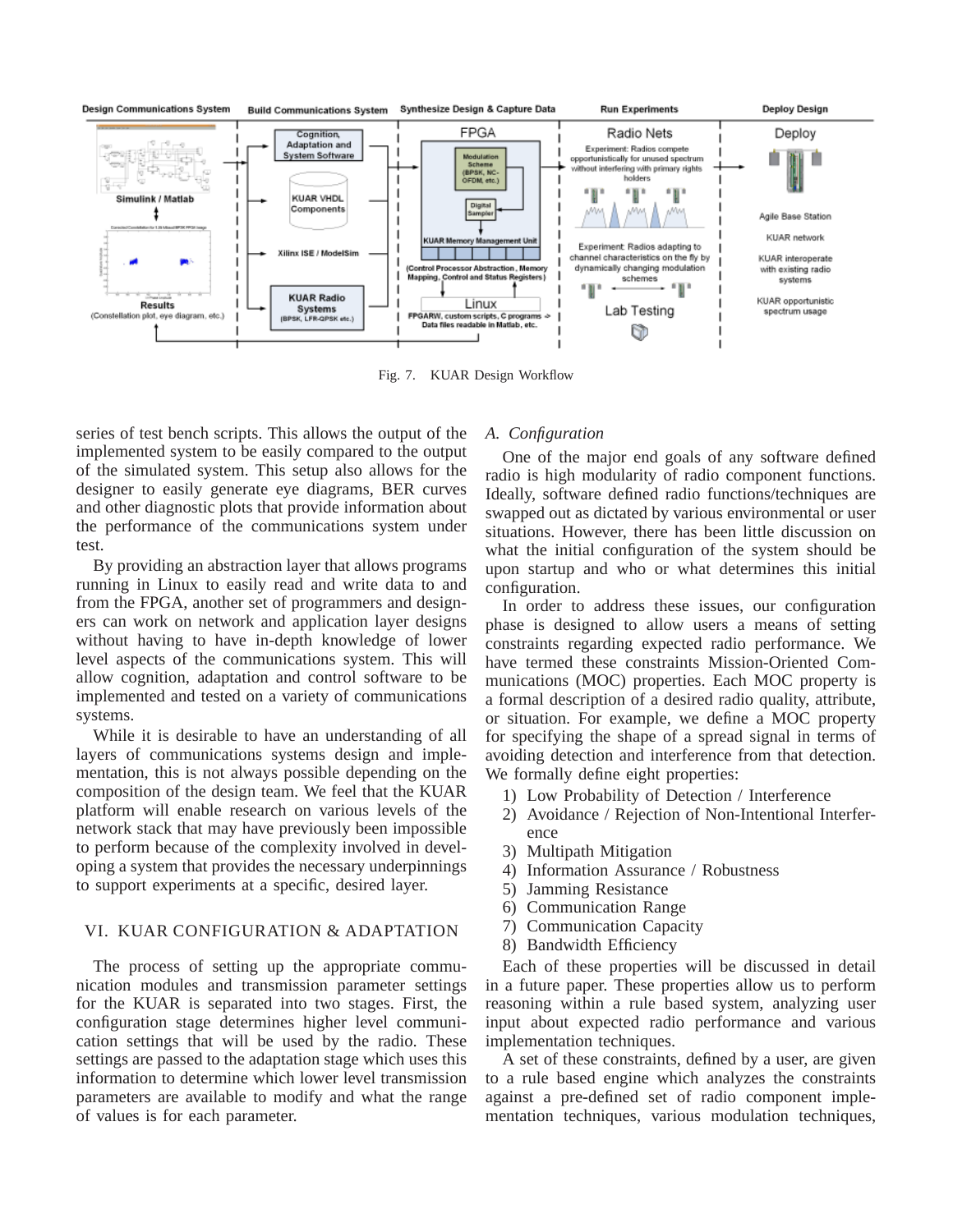

Fig. 8. Cognitive Adaptive Module

compression algorithms, error correcting codes, and spreading methods. The engine is comprised of rules which add or remove support for a given implementation technique based on the given constraints and then yields a specific configuration, which is then used as the initial configuration for all radios involved.

The rule engine was developed in Java and implemented on top of the Java Expert System Shell (JESS). The rules that the system uses were obtained from an "expert" on physical layer communications.

## *B. Adaptation*

The cognitive adaptation module (CAM) uses the information from the configuration to understand the available transmission parameters and their possible ranges of operation. At the core of the cognitive adaptation module is an artificial intelligence (AI) engine that uses information sensed from the environment and quality of service (QoS) objectives to determine the appropriate lower level transmission parameters that may change more frequently than those in the configuration stage. Fig. 8 gives a visual representation of an instance of the KUAR and how the CAM is used.

The environmentally sensed parameters, also commonly referred to as "dials", are input to the CAM. The CAM reads these dials and sets the appropriate transmission parameters, also commonly referred to as "knobs". We have recently developed two cognitive engines for the KUAR. A genetic algorithm driven engine has been developed along with an expert system driven engine. Our current focus is identifying the hardware requirement trade offs for using each engine and determining the appropriate engine for the KUAR.

An important design decision for developing a cognitive engine is the selection of the "knobs" and "dials". Having a poorly selected set of parameters results in an uniformed CAM that outputs inaccurate decisions. We have identified a list of common wireless parameters that are essential to the operation of a cognitive radio.

Using these sets to control the operation of the radio is the primary task of the cognitive methods. In order for any cognitive method to perform its task, a relationship must be found between the "knobs", "dials", and performance objectives that give the cognitive engine the intelligence to understand how the environment is affected by the parameters.

Several challenges exist within the cognitive radio configuration and adaptation phase. Finding the correct objectives and parameters are among the most important. Developing the relationships that exist between several parameters and multiple objectives is the key to developing a well informed cognitive radio. We have implemented two cognitive engine methods and shown how each uses the derived relationships to find the appropriate operating parameters for a wireless environment. Along the way, several implementation trade-offs were identified that can be used to tailor the implementation to a specific hardware resource environment.

## VII. KUAR APPLICATIONS

Several experiments are being developed for the KUAR and we briefly describe them in this section.

## *A. Agile Transmission*

In a wide-band communications system, a large portion of frequency channels may be occupied by transmissions from incumbent or unlicensed users. Systems that desire to operate within these occupied channels must avoid placing subcarriers in occupied or licensed spectrum. Thus, to avoid interfering with these other transmissions, the subcarrier within the vicinity of the given transmission is turned off, or nulled. In the case of systems like OFDM, these null subcarriers are represented as zero-valued inputs to the FFT and IFFT blocks. When available spectrum is sparse, the number of zerovalued inputs in the FFT may be significant relative to the total number of the usable subcarriers. When the relative number of zero-valued inputs is quite large, significant hardware resources can be saved by pruning the FFT algorithm.

Channel conditions and incumbent spectrum occupancy (ISO) often vary over time so efficient FFT pruning algorithms should be able to generate an optimized FFT implementation every time the channel conditions and ISO changes. Given that the hardware resources of small form factor cognitive radios are limited, this FFT pruning algorithm would be very beneficial.

## *B. Distributed Radio Spectrum Survey*

Determining whether a portion of the RF spectrum is in use is difficult. The common approach of measuring spectrum utilization with a spectrum analyzer only captures activity at a particular location for a particular time. This typical measurement approach can easily miss spectrum users who transmit intermittently, those with shaped antenna patterns, or those with very lowpower signals. With a set of KUARs distributed over